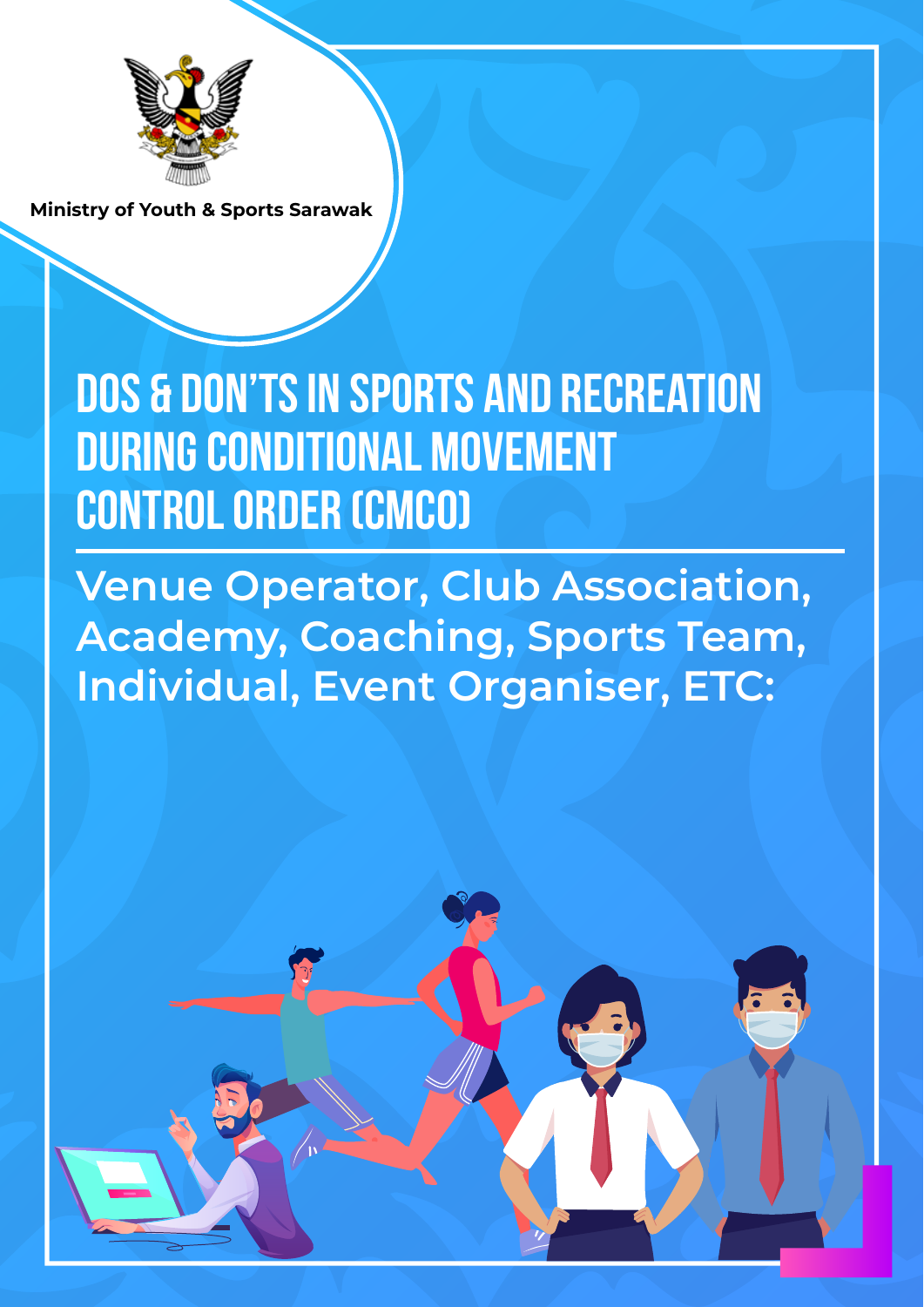

#### **CONDITIONS IF MANAGEMENT OFFICE & OUTDOOR VENUE IS OPEN:**



**Sanitise & cleaning 3 times a day.**

**Full Sanitisation daily before opening.**

**Hand sanitiser for public.**

**Adhere to MKN and KKM current and new guideliness**

- **Face Mask for Staff.**
- **1 metre marking for public.**
- **Permitted operating time: 6:30am to 7pm.**
- **Activity involving kids requires parents' close supervisions.**

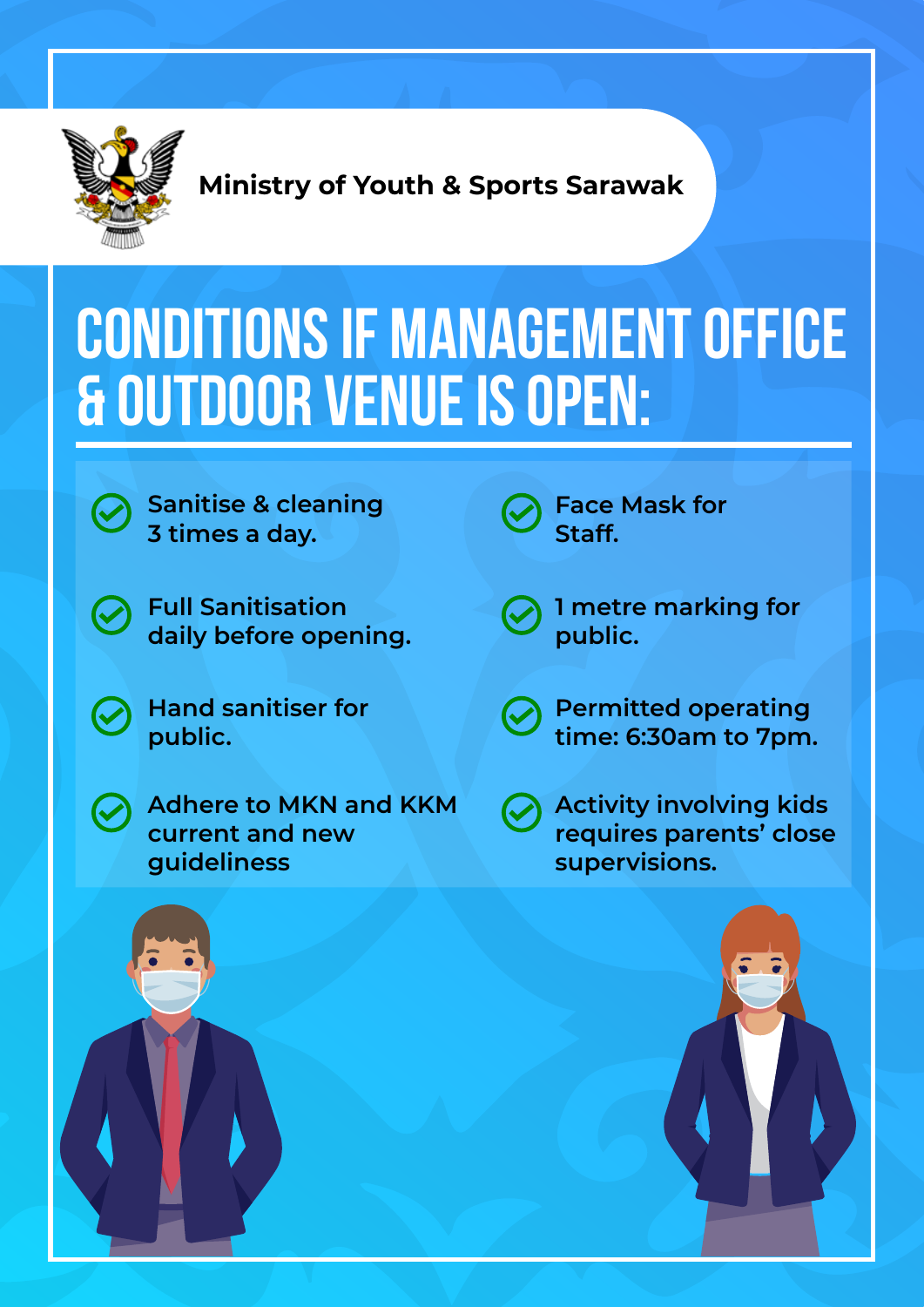

# **ALLOWED:**



**Outdoor Venue.**



**Max 10 Person.**



**Non-team sports.**

**Motor sports at**

**Race Track.**



**Management Office.**



**Non-contact sports.**



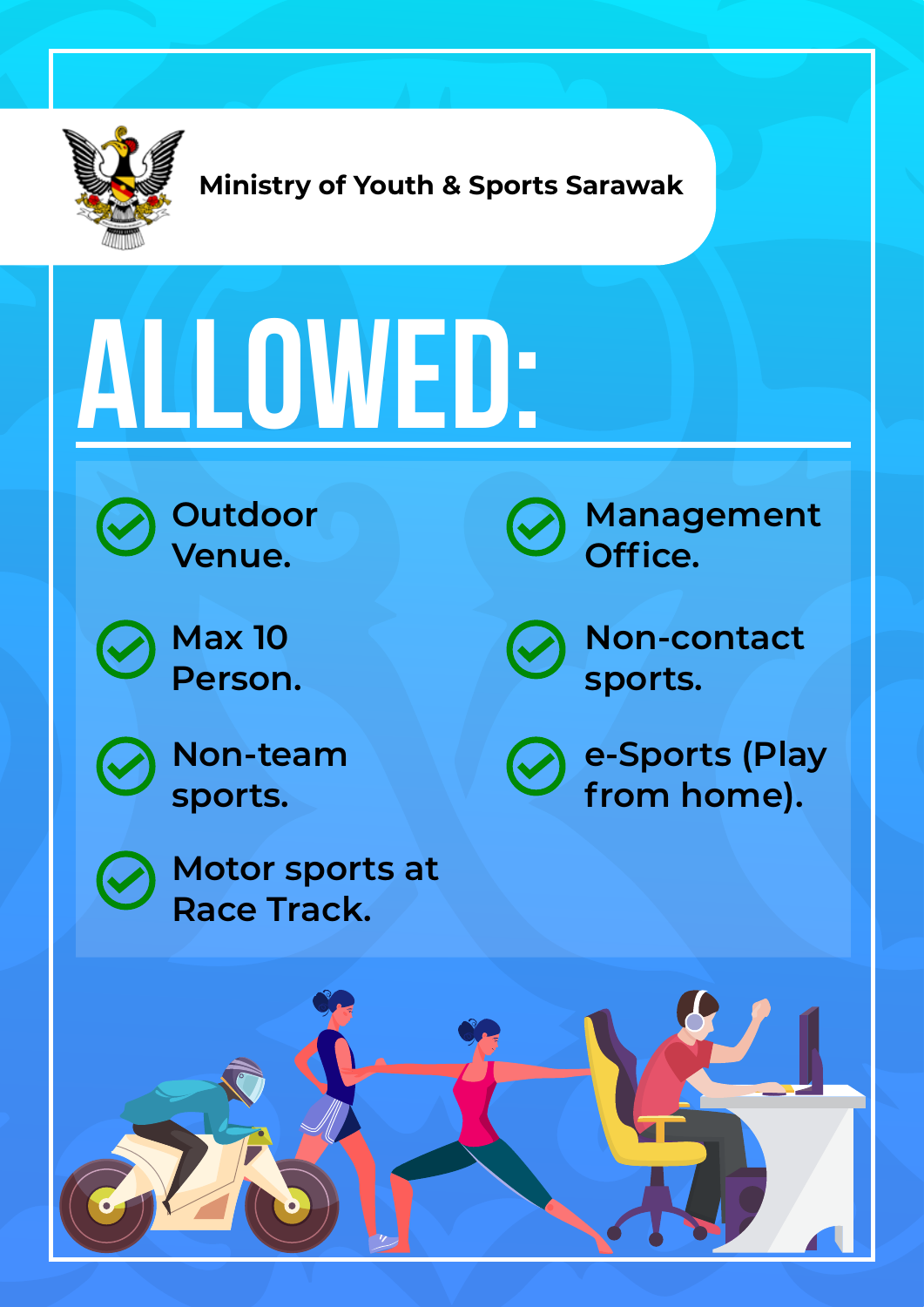

# **PROHIBITED:**



**Indoor sports.**



**Team sports.**

**Many spectators.**



**Indoor venue such as Gym, Indoor Badminton Court.**



**Water sports.**

**Body Contact sports.**



**Swimming Pool.**